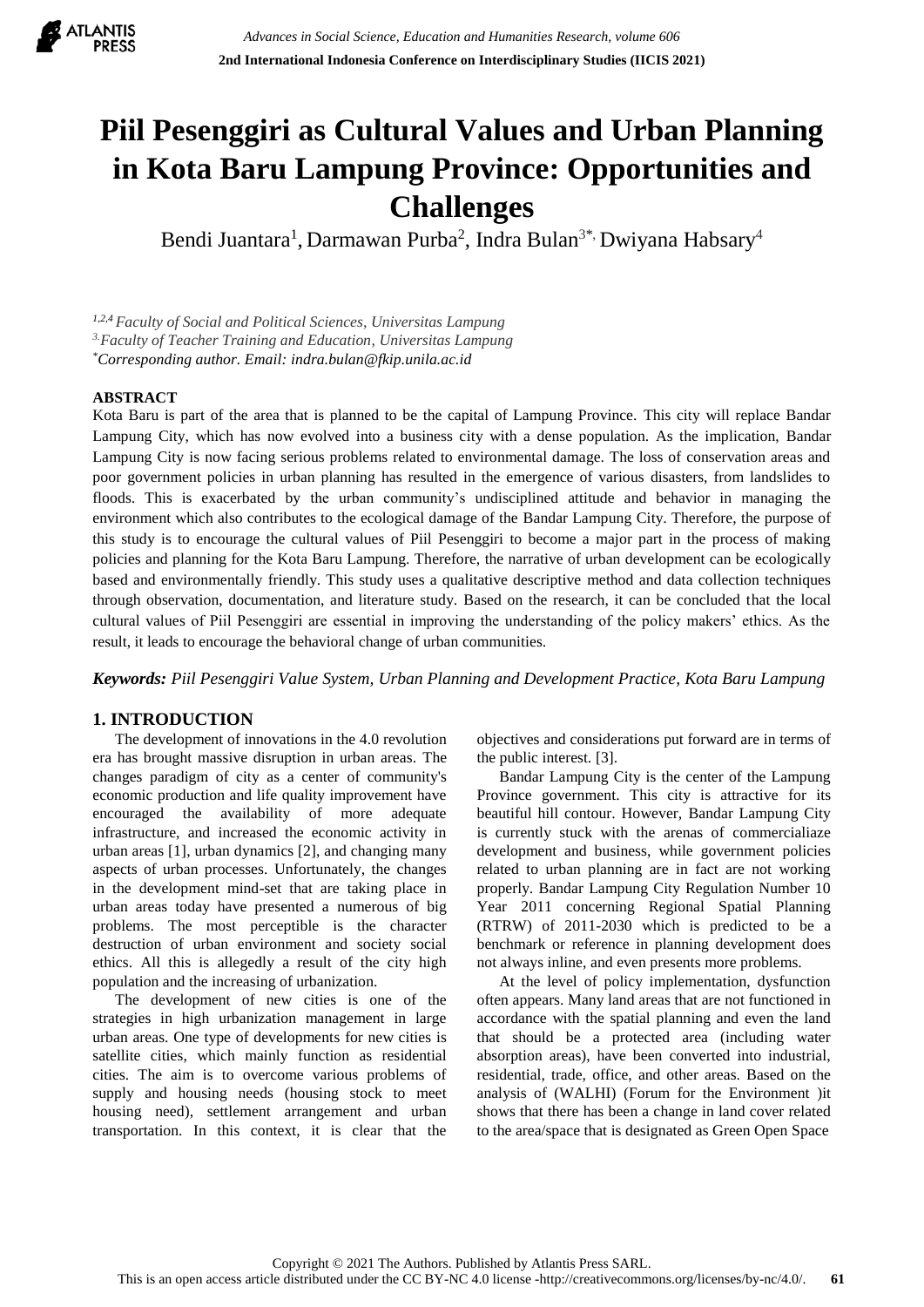in Bandar Lampung City as much as 102.43 ha or equivalent to 29.76%. The practice of land conversion in Bandar Lampung City is identified into four main exploitation activities, namely: mining, housing, tourism and settlement activities.

In addition, aspects of the urban community attitude and social behavior also contribute to the ecological damage of Bandar Lampung City. This can be seen from several things: First, Bandar Lampung City is in the top

districts and 22 urban villages were recorded as flood zones in Bandar Lampung City. Of the total 12 subdistricts included in the flood-prone zone, as many as 2,628 houses were flooded, while 2 houses collapsed due to the flood. In addition to this, 6 school buildings, 2 units of public health center, and 1 landfill building were also flooded as well as, 1 unit of four-wheeled vehicle was also swept away by the flood. Nonetheless, based on this data, there were not any casualties in the flood



ten cities that produce waste reaching 1,000 tons/day, this high productivity of waste is not accompanied by good management aspects, resulting in a waste landslide disaster at the Bakung TPA in 2019. Second, the large number of people establishing slum settlements in coastal areas, along the River Border Lines, and hill areas, has resulted in low awareness and knowledge of the community in practicing clean living and preserving the environment. According to Korten, a development approach that is too growth-oriented has resulted in social exclusion and three major crises, namely: violence, poverty, and environmental destruction [4].

The disaster that has the most impact to people's lives in Bandar Lampung City due to the absence of a clear feasibility study on urban planning is the flood disaster. In the last 10 years there have been at least 2( two) flood disasters, in 2013 and 2019.The biggest impact of the flood was it took lives and resulted in severe and minor damage to houses. In 2019, 12 subincident.

In order to unravel urban problems in Bandar Lampung City, since 2007, the Governor of Lampung Sjachroedin ZP has offered a superior program in the form of a policy of moving the provincial government center from Bandar Lampung City to Kota Baru in South Lampung Regency. Regional Regulation Number 2 Year 2013 concerning the Development of the New Town of Lampung is the legal basis for this long-term development project. In terms of budget, the Lampung Provincial Government has managed a development fund of 300 billion. The funds were used for the construction of the Lampung Provincial Government office complex of 18.9 billion and the construction of the main gate of 1.5 billion. The Lampung Provincial Government also built 4 (four) main buildings, namely the governor's office (72 billion), the DPRD building (46 billion), the traditional hall (1.5 billion), and the grand mesjid (20 billion).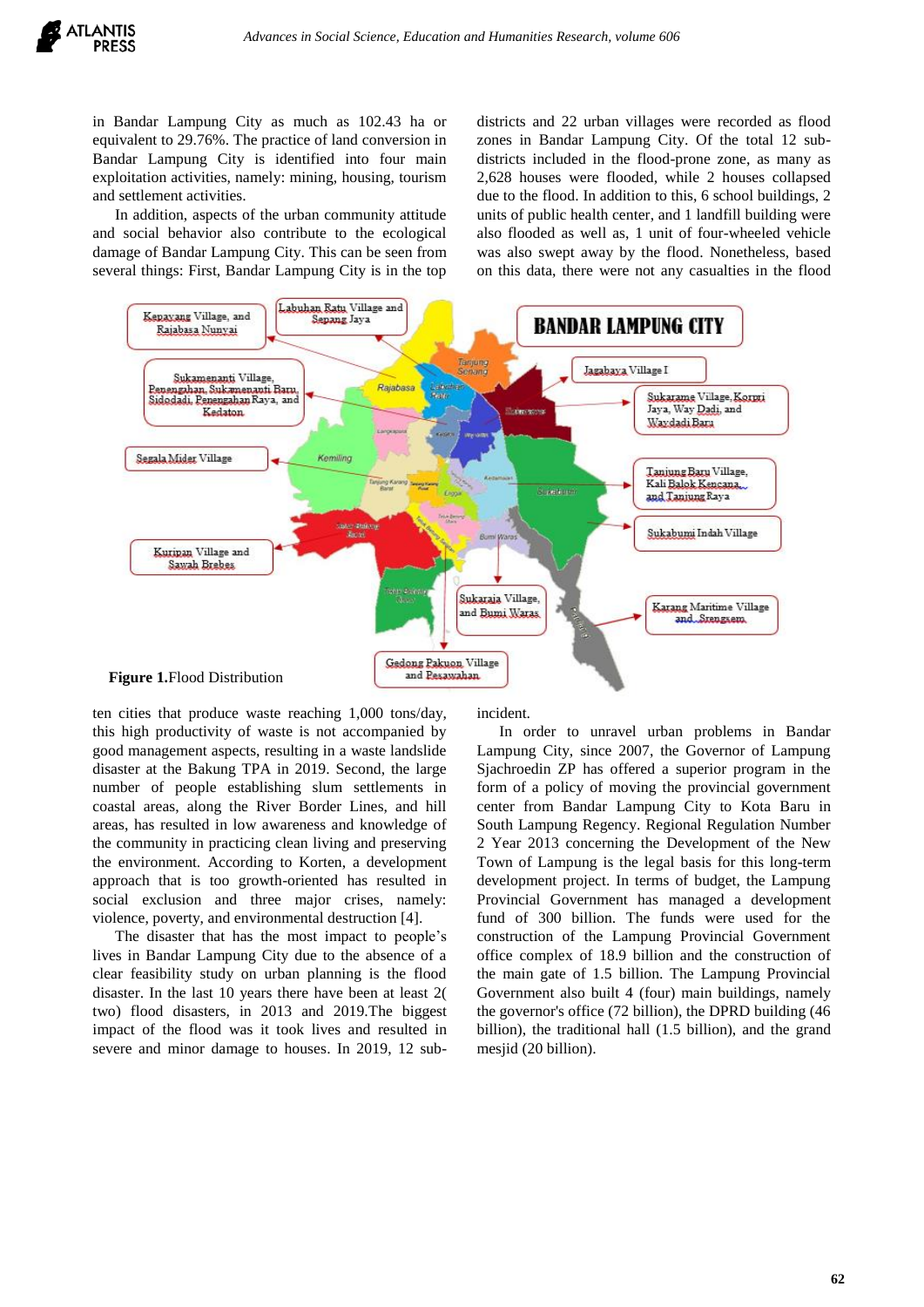

**Figure 2**. Master plan for the administrative center of Kota Baru Lampung

The purpose of this new city development can be seen in at least two things; first, to decentralize some urban activities in Bandar Lampung to the surrounding areas within Bandar Lampung metropolitan area, namely the activities of the central government, residential areas and some commercial activities; second, for regional development in order to capture investment opportunities in the business world through the development of business areas, infrastructure development, and property, in order to support Lampung's flagship program. The new city development plan includes several things, such as independent cities, green cities, limiting growth according to capacity, limiting large-scale housing development with small crossovers, and giving a large portion of movement and motor vehicles. In supporting the program, the parties directly involved are: Lampung Provincial Government, Special Committee on Spatial Planning of the Lampung Provincial DPRD, Bandar Lampung City Government, South Lampung Regency Government, PT. Perkebunan Nusantara VII, the Raden Intan II Airport Authority, the Ministry of Home



**Figure 3**. Lampung New Town Development Scenario Source: Mukhlis, M. (2017)

Affairs, the Planning Expert for the Master Plan Document for the New Town of Lampung, and the Environmental NGO in Lampung.

However, the formation of a new city is not only based on big values. Factors emphasizing on geographical conditions, economic growth, and political power are in substancial reasons for the establishment of a new city,especially if the establishment of a city is in the arena of a conflict of interest that leads to the loss of the local community [5]. Nevertheless, the new city planning needs to consider the local value system, in this context the local value in question is 'Piil Pesenggiri'. With the existence and internalization of the value system, the hypothesis of this research sees that there is a strong influence on how the actors can reach a common understandingin determining problems, determining goals, and implementing a new citydevelopment plan that is profitable and meet the needs of the community, especially urban planning narratives can be ecologically-based and environmentally friendly.

#### **2. RESEARCH METHODS**

The method used in this research is descriptive. In this research, descriptive method is used to find out and describe how the internalization of Piil Pesenggiri's cultural values in the process of making policies and planning for Kota Baru Lampung. Thus, the narrative of urban development can be ecologically based and environmentally friendly.

## *2.1 Data Collection Techniques*

The data collection method used in this research is a literature study by collecting data and information through documents, such as written documents, photographs, pictures, and electronic documents that can support the writing process: supported by photographs or existing academic and artistic writings. In this study, the use of library research is to find data through references, such as written data in the form of books, research reports, articles, manuscripts, magazines, and newspapers related to the Piil Pesenggiri concept, urban planning and policy making.

### *2.2 Data Analysis Techniques*

The results of the observations obtained, starting from data collection, identifying all existing aspects regarding the dynamics of the Bandar Lampung City, about the progress of the development of the New City, the dynamics and motives that appear. Furthermore, after identifying all this aspect, it is seen that the position is a point that needs to be strengthened while at the same time encouraging the idea of Piil Pesenggiri concept in the realm of formulation to implementation of the New City policy. From the results of the analysis that has been described, a conclusion is drawn about how Piil Pesenggiri can be encouraged and internalized within the scope of the policy of Kota Baru Lampung.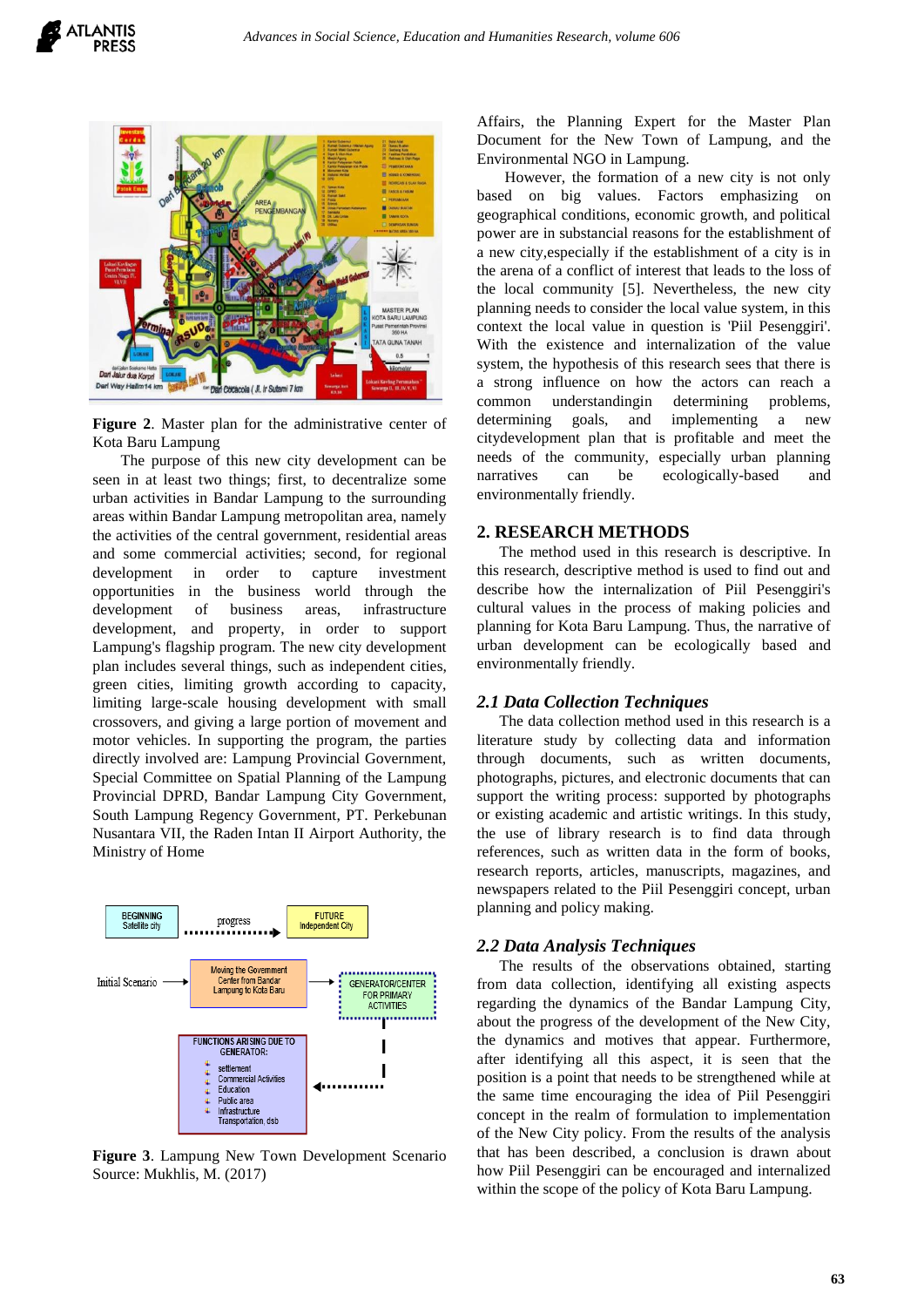

## **3. DISCUSSION**

# *3.1 Lampung New Town Development Plan, Motives and Dynamics That Emerge*

The New City is a long term flagship project. This program was initiated by the Governor of Lampung Sjachroedin ZP with the collaboration of relevant stakeholders. At the beginning of its planning, Kota Baru became an icon of the flagship program in order to decentralize some urban activities in Bandar Lampung and open access to the new economy. The authority of Sjachroedin ZP as the Governor of Lampung at that time also gave a vast influence in making these policies. At the end of his first term officiate Lampung, the New City Policy became a very strategic issue and was even appreciated by the community. It is proven from the reelection of Sjachroedin ZP as Governor for the second time.

However, the ideals and hopes for the formation of an independent city have experienced ups and downs. The flagship program, which was predicted to be the best policy during the Sjachroedin ZP era as regional head, in fact did not work as expected, political and economic issues were allegedly the main reasons for the emergence of the new city dynamic development. Since Sjachroedin ZP left Mahan Agung in 2014 and was replaced by M. Ridho Ficardo, the construction of mega projects in the area has stopped. The transfer of power to the new governor has also changed the priority targets for development in Lampung Province, including the Kota Baru project. Under the command of Ridho Ficardo, the policy of moving the capital city of Lampung Province as well as the development of the New City is not a strategic and urgent policy, especially since the program is not supported with adequate budget.

The trade off policy of Kota Baru negates any motives or interests behind it. The dominance of power held by the main actor, namely the Governor of Lampung and his staff, plays a key role in the success or failure of a program, including continuing or terminating it. From a political point of view, it is almost impossible to discardthe political factors in the policy-making process. The change of power of the new governor and the changing direction of the political coalition after the Regional Head Election (Pilkada) has encouraged policy formulation to follow the will of the authorities. Moreover, the policies made are considered unfavorable for M.Ridho Ficardo, this is because the issue of moving the capital city is not an issue raised in political promises. Hence, the policy was discontinued and replaced with more popular policy that was politically advantageous. It is customary because the ruler wants to maintain its political power in his own way.

From an economic perspective, the prospect of Kota Baru is like a "honey house" for local entrepreneurs. With the relocation of government centers and supporting infrastructure, it opens up great economic profit opportunities for investors. Therefore, a solid decision from the authorities' political side to ensure that the Kota Baru program runs becomes an important point for both interests especially if the regional entrepreneurs have previously made "political investments". That way, the opportunity get rewards in the future in form of business opportunities, ease of obtaining contracts, or access to government projects will be wide open. This factor also became a determining reason why the policy was stopped, it was because of the consideration of things that benefits the authorities and people in his power circle would get from the policy.

On the other hand, Kota Baru policy shows an interesting fact where the dependence of other actors on the main actor is so strong in policy makers. Based on Maulana Mukhlis' analysis, the actor's lack of reaction to the dismissal was entirely based on rational choices. The diversity of motives owned by the collaborators at the beginning of their collaboration did not result in a diversity of attitudes. This happens because the diversity of their profit motives does not negate (opposite) with each other. Some collaborators feel that their interests have been fulfilled, and others who have not achieved their profit goals but actually they do not experience losses. [5].

After the defeat of M. Ridho Ficardo in the 2019 governor election in Lampung Province and was replaced by Arinal Djunaidi, the plan to continue the new city development mega project is bea priority. In 2021 Lampung Provincial Government has reviewed the New City master plan. this review is carried out to address changes of the development plan in which strategic development projects have been established around Kota Baru, namely the Sumatra Toll Road, the Sumatran Technological University, the Radin Intan State Islamic University (UNI), to the development of the Lampung University Campus II. The support for the re-development of Kota Baru and several policies that were stopped by M. Ridho Ficardo previously, cannot be separated from the politics of remuneration, in which Arinal Djunaidi is one of the elites in Sjachroedin ZP's circle. During Sjachroedin ZP's term as governor, Arinal served as Head of the Lampung Provincial Forestry Service, Development Assistant to the Lampung Provincial Secretariat, Assistant for Welfare to the Lampung Provincial Secretariat, Government Assistant to the Lampung Provincial Secretariat, and Development Assistant to the Lampung Province Regional Secretariat as Regional Secretary (Sekda) of Lampung Province.

The dynamics that have emerged in the new city development plan are very interesting to look at more deeply. How the contestation and the various motives behind it often become a dark space that can never be revealed in public. In this context, the dominant political and economic motives for these policies are far greater than the interests of the general public. The portraits of political and economic contestations that play out in the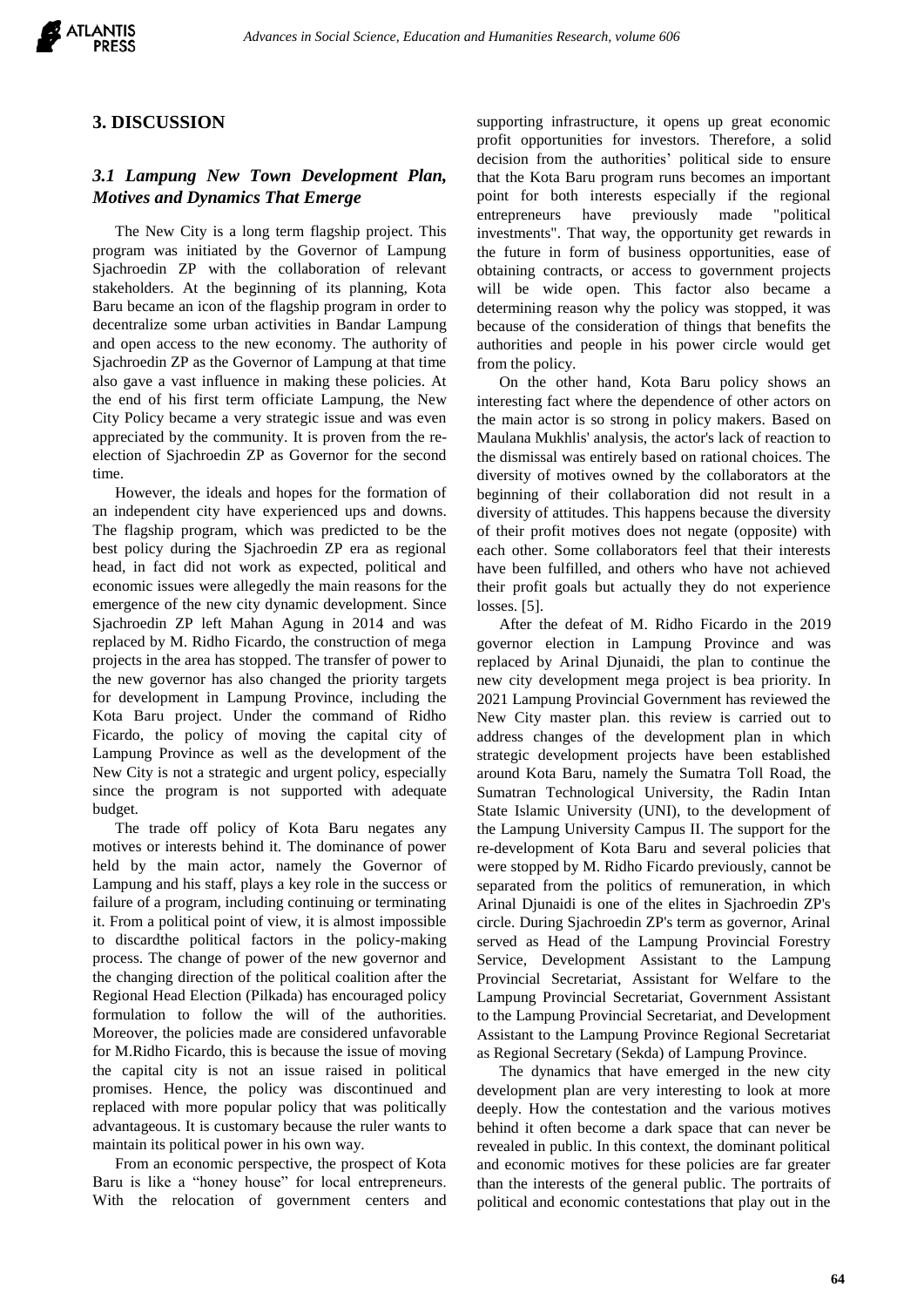development plan of the New City is also supported by low awareness, lack of understanding, and unprepared to implement the core of democracy (substantive democracy). Democracy is meant not to serve the elite with narrow interests, but to ensure participatory development and serve the interests and welfare of the people at large. [7]. In the end, the contestation with political and economic motives continues to adorn all aspects related to the policy.

In order to encourage the achievement of substantial democratic ideals, political struggles that lead to material gains must be stopped. This is important, so that the potential failure of needs-based infrastructure development planning, and the stability of the city's environmental ecosystem can be carried out properly. For this reason, this study seeks to emphasize the understanding of new values, especially on changing the perspective of stakeholders in planning substanceoriented policies. The value in question is Piil Pesenggiri. This value has actually lived a long time in the lives of the Lampung people, which contains moral values, to speak the truth and stand with the people. For this reason, it is important to explore these values in people's lives, especially those that can be connected and internalized to the actors involved in the arena of policy formulation.

# *3.2 Internalization of the value of Piil Pesenggiri in the new city development policy process*

Encouraging a change in behavior among actors involved in policy formulation and implementation is a difficult task. Various rules and mechanisms have been carried out so that efforts to achieve consensus between groups of actors can take the side of the people's interests. Even so, the practice that occurs is that the arena of policy formulation becomes a "stage" for interests' negotiations or conflicts between groups of actors. [8]. In this case, the characteristics of the actors involved, the ownership of capital, whether economic, cultural, social, or symbolic from each actor to influence and pressure other actors to pursue their goals, become the most dominant points in determining the goals to be achieved. The higher the capital value owned by the personal actor or his faction, the stronger his dominance over other actors or factions will be.

In this context, to answer the challenges and encourage a paradigm shift in each actor involved in policy formulation, it is necessary to rely on a value system that contains the values of truth and justice. The value in question is Piil Pesenggiri . This value system is a level of idealistic norms that live in the daily life of Lampung people. Piil Pesenggiri is everything that concerns self-esteem, behavior and attitudes that can maintain and uphold the good name of personal and group dignity [9]. The meaning of Piil Pesenggiri is the necessity to live with high morals, high-spirited, selfawareness and obligations. Someone with high selfesteem has the awareness to be able to generate positive

values of respect for oneself and others, e.g. being able to live life with full awareness and responsibility for every action taken. Piil pesenggiri contains 4 (four) elements of value, they are bejuluk beadek (must have a position in social interaction), miei nyimah (must to visit or stay in touch, be generous and friendly to all parties, both to people who are in the same family environment, as well as people from outside the environment), nengah nyappur (prioritizing a sense of kinship/mingling), and Sakai sambayan (must have a social spirit, mutual cooperation, do good with another human beings).

The value of Piil Pesenggiri has long lived in the life of Lampung people of: This value continues to be transmitted from generation to generation, especially through family life between parents and children to the transmission of Piil Pesenggiri value itself within the life scope of Lampung traditional community. It is integral because it has values that are used as benchmarks that determine between good and bad between yes and no between right and wrong in behavior [10]. If Piil Pesenggiri value is internalized consistently and earnestly, it encourages the actor to become a pure person, a person of character, worthy of respect selfworth, and courage to say the truth.

Unfortunately, the practice or internalization of the Piil Pesenggiri value has stagnated and tends towards a setback. Piil Pesenggiri is no longer a source of guidance for the attitude and behavior of Lampung indigenous people, and even tends to be abandoned. [11].The disruption that occurred as a result of the current Society 5.0 contributed to changing the cultural values of Lampung people. Eventually the values that have been built for a long time are abandoned and replaced by values that are pragmatic and individualistic. This phenomenon incidentally becomes one of the main reasons why the practice of moral values from Piil Pesenggiri is no longer embedded in the actors involved in the policy-making process. Therefore, this study focusesthe need to re-internalize the value of morality in Piil Pesenggiri's philosophy in the policy process.

However, the value of the Piil pesenggiri needs to be actualizedso that it becomes a concrete action. This is important, so the values can enter and internalized properly. In the context of policy formulation, it is necessary to build a system whichthe function of the Piil Pesenggiri value can apply in that arena. This system must be able to improve the responsibility function of an actor in determining attitudes, orienting to accountability, neutrality and integrity to organize responsibilities by providing people the guarantees of the partisanship value. The system can be in the form of a code of ethics, the rule of law, technology, or a whistleblowing mechanism.

## **4. CONCLUSION**

Kota Baru is part of the area that is planned to be the capital of Lampung Province. The city will replace Bandar Lampung City which has now evolved into a business city with a dense population. The implication of this is that of Bandar Lampung city inow facing